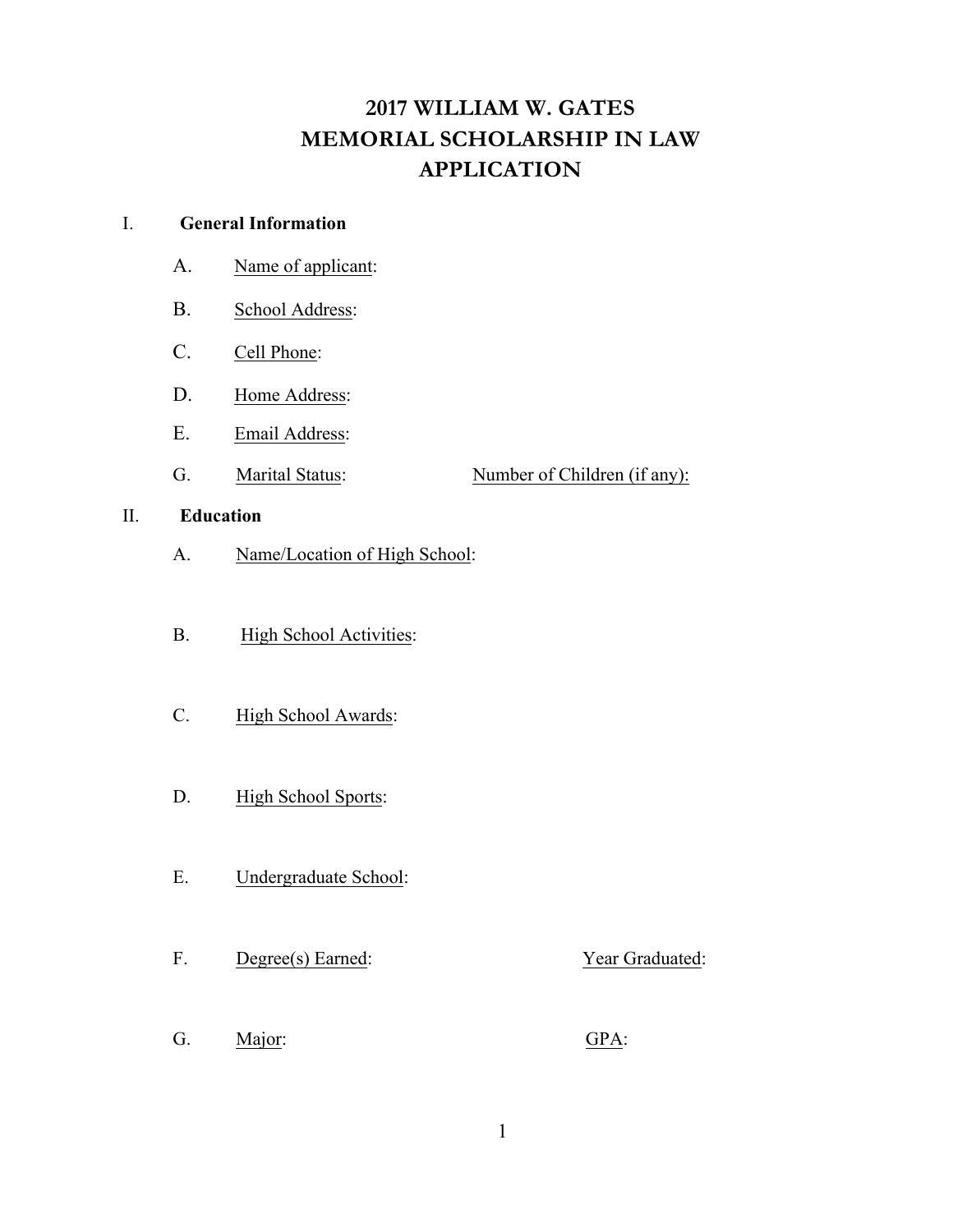H. Undergraduate Activities:

I. Undergraduate Awards:

J. Undergraduate Sports:

- K. Expected Date of Law School Graduation:
- L. Law School GPA and Class Rank:
- M. Law School Activities:

N. Law School Awards: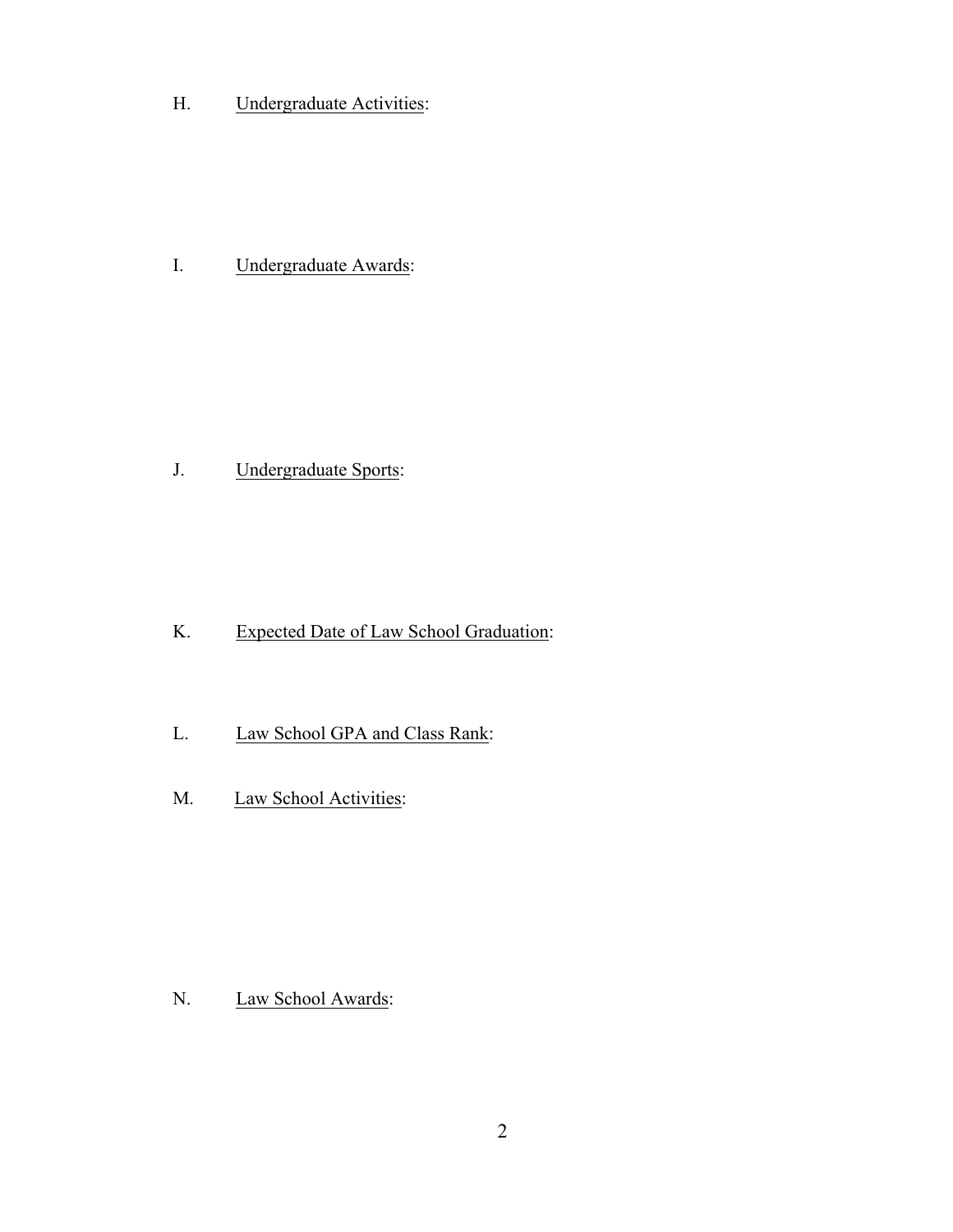# O. Law School Sports:

### III. **Employment Background**

Please list all dates of employment, employers, job titles, and job descriptions.

## IV. **Please list Hobbies/Interests:**

#### V. **Short Answer Questions**

(This scholarship is not a traditional one, in that, its recipient will be chosen based *primarily* on personality. Please answer each question candidly, as this is the most important section of the application.)

- 1. If you were not in law school, what would you be doing? What town/city would you be doing it in?
- 2. If you could go back in time would you? If yes, to what age? What would you do differently?

3. What is the best decision you've ever made? The worst?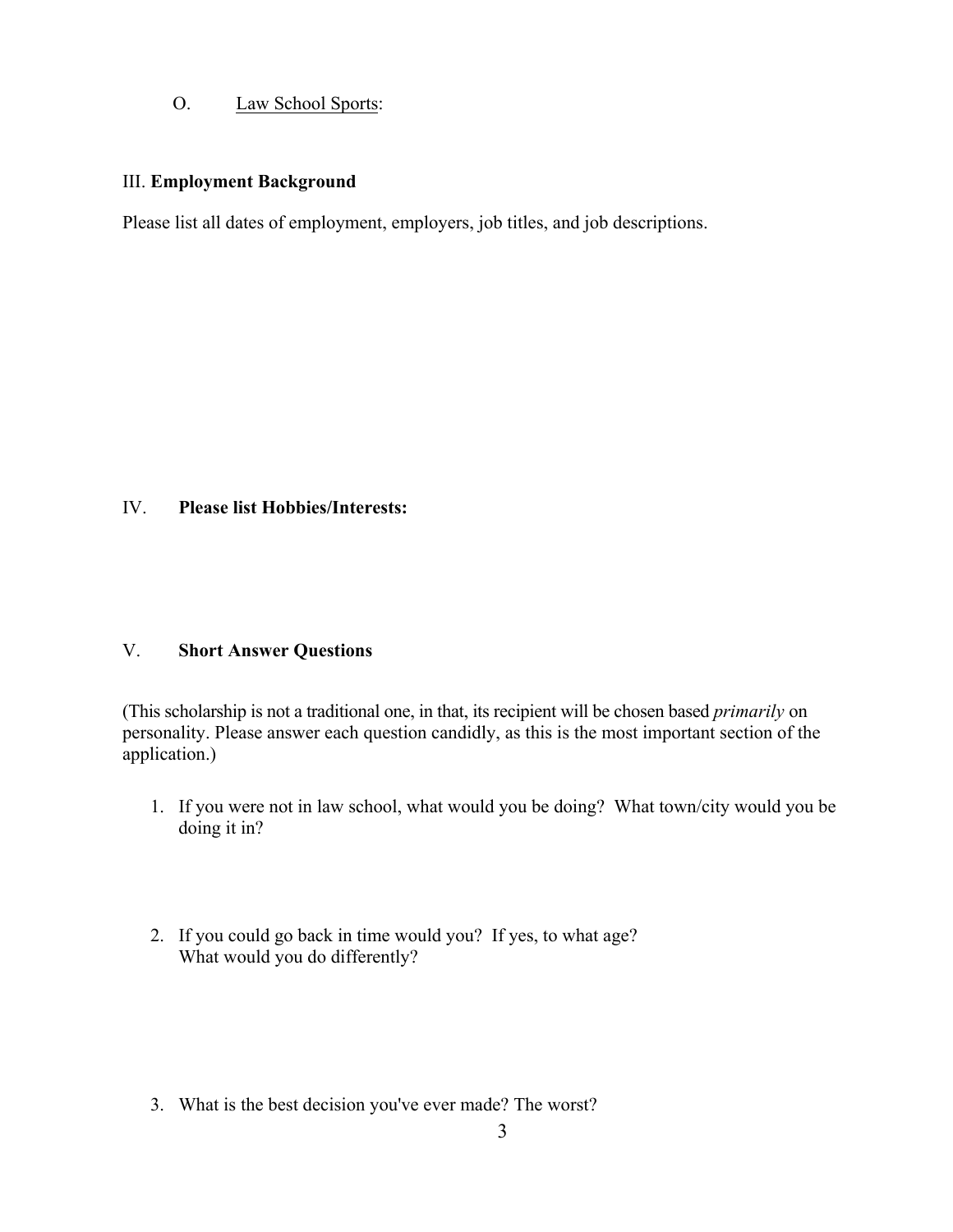4. If you could be any superhero who would it be and why?